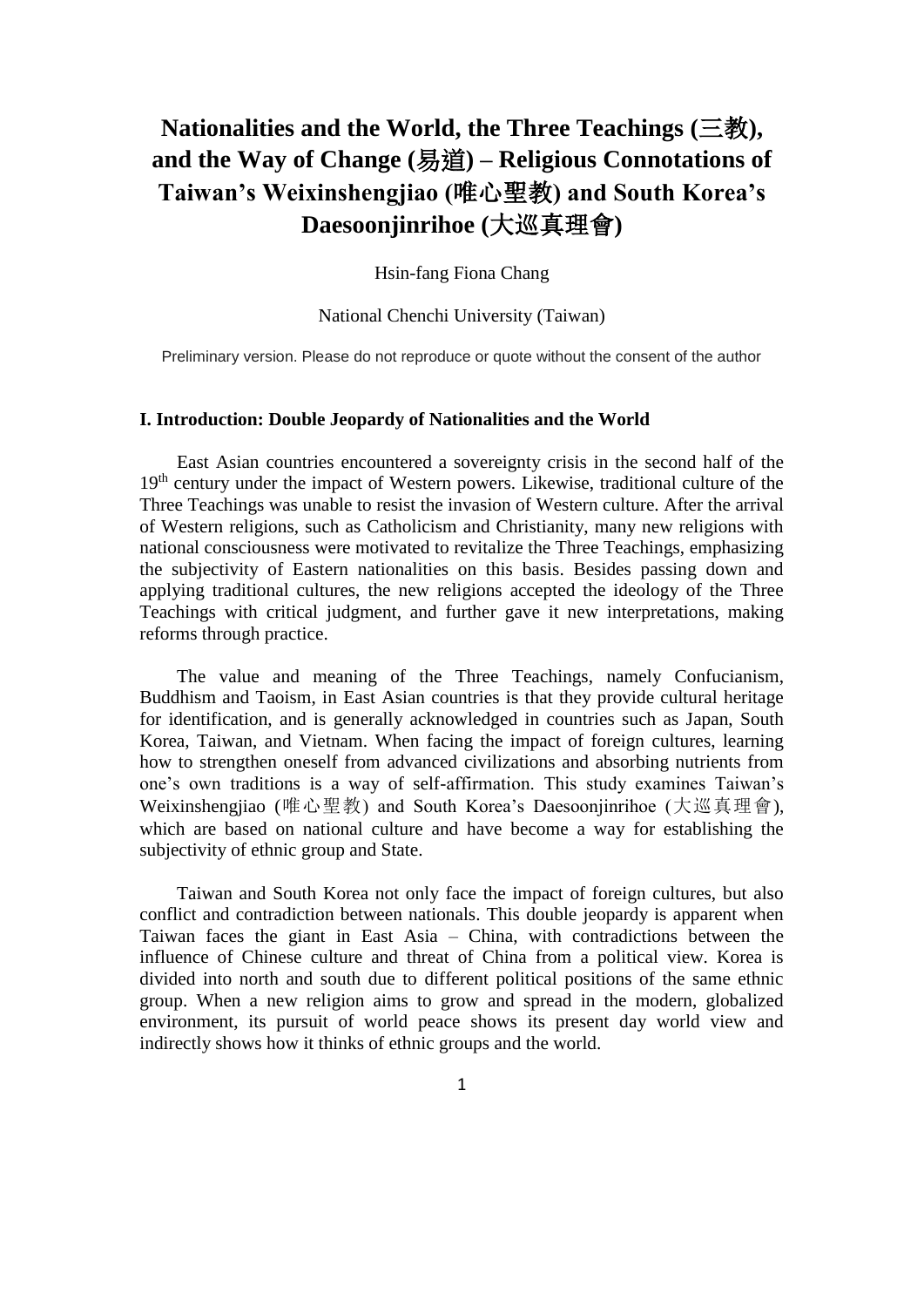From a geographic perspective, Taiwan and South Korea are both located in East Asia on the circum-Pacific belt and in the Chinese-character cultural circle. Taiwan and South Korea have several similarities in terms of history: both were colonized by Japan, the traditional culture of both countries were impacted by Western culture, both uphold liberalism and are friendly to the U.S. in geopolitics, and both are influenced by the Three Teachings of China. From the perspective of religious content, Taiwan's Weixinshengjiao and South Korea's Daesoonjinrihoe are similar in that classics and religious practices are not only deeply influenced by the Three Teachings, but also apply "the Way of Change (易道)", "eight trigrams( $(\n\downarrow \pm \uparrow)$ ", and five phases  $(1.6\text{ m})$ ." Both are new religions formed from the revitalization of national traditions.

National identity is relatively complex in Taiwan due to the diversity of ethnic groups. From a historical perspective, Taiwan was ruled by many countries and has always been a part of struggles between international forces: Cheng Cheng-Kung(鄭 成功) ruled Taiwan in 1662, Shih Lang(施琅) of the Qing Dynasty led forces to Taiwan in 1683 and made Taiwan a part of the Qing Dynasty, Western imperialists cast their covetous eyes on Taiwan in the mid-19th century and Taiwan was ceded to Japan in 1895; after Japanese rule for 50 years, the nationalist government retreated from China to Taiwan in 1949 and began the rule of the Republic of China. Taiwan and China are inextricably linked culturally, but great contradiction exists politically. Identification with cultural China does not equal identification with political China, and is manifest in new religions, which inherit, combine, transform, and innovate Chinese culture while isolating itself from political China. In an environment with diverse ethnic groups and cultures, Taiwan's Weixinshengjiao proposed "the Chinese culture orthodoxy (中華文化道統) – the studies of *I-Ching* and Feng-Shui (易經風水 學)." However, the Chinese culture orthodoxy does not simple advocate the return to traditional culture. Facing the modern world, the religion developed a set of adjustment principles, and its "integration" strategy not only integrates the Three Teachings , but also applies "the Way of Change" in *I-Ching (Classic of Changes)* to the Three Teachings , and expands the definition of ethnic group to view the entire East Asia as one "religious community," so that members put themselves into the world and lead the world towards peace of "the Eternal Bright Heaven (光明天)."

This study examines how Weixinshengjiao reflects on features of modern Taiwan society based on interpretations and applications of the Three Teachings the Way of Change, and also discusses new interpretations and applications of the Three Teachings and the Way of Change by South Korea's Daesoonjinrihoe, using this as a basis for understanding how new religions with the spirit of revitalizing national identity in East Asia pass down traditional Chinese culture. This study also examines how they innovate traditions in response to Chinese consciousness, show national qualities in modern situations, and search for their positioning; how the religions show concern for the common future of the nation when facing the world, which also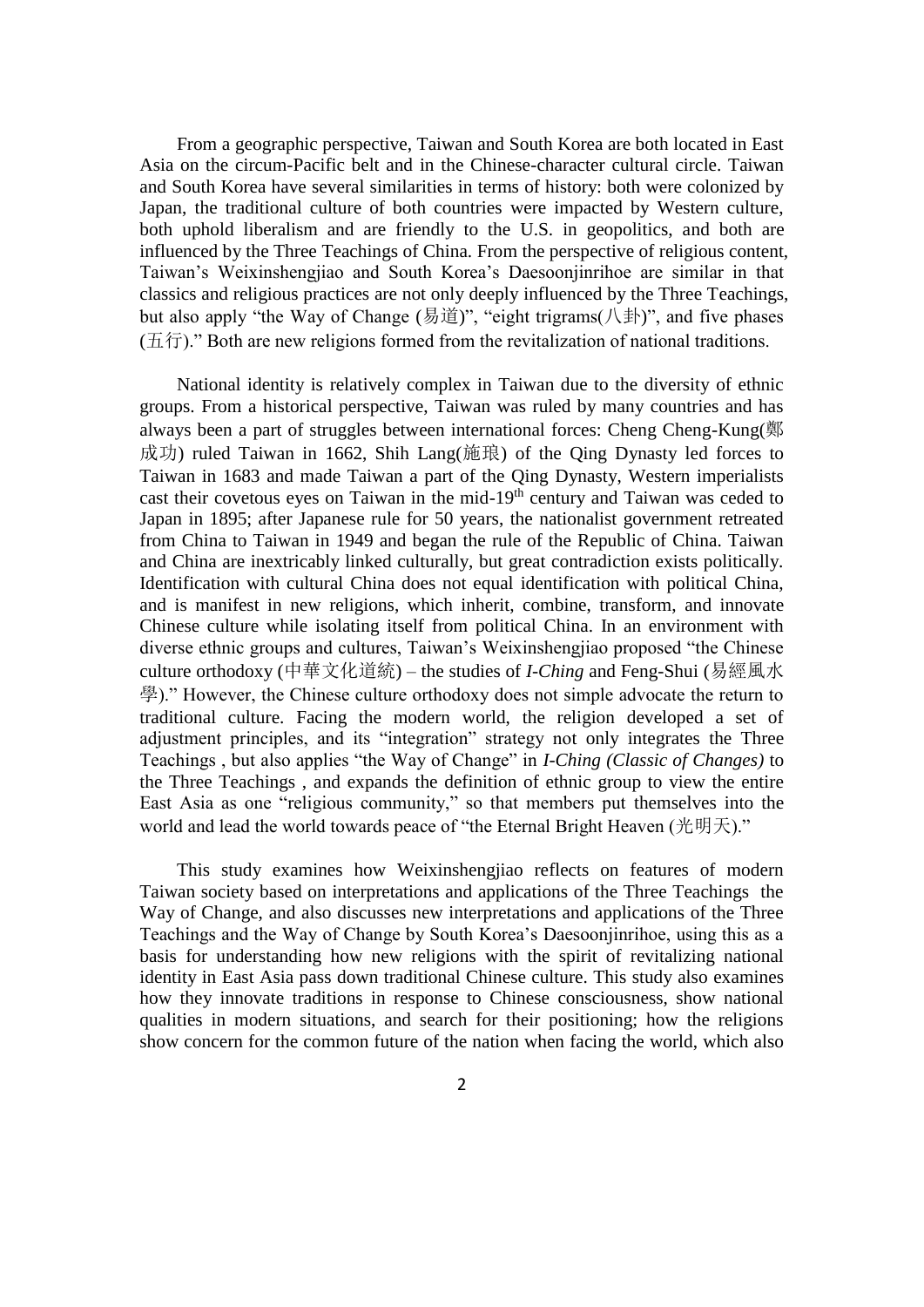shows introspection of traditional religion and strategies in response to present day issues.

## **II. Contemporary East Asia, the End of Martial Law (**解嚴**) and Weixinshengjiao in Taiwan**

Modern history of East Asia was unraveled by the immense pressure of European and American countries seeking to develop capitalism. After signing an unequal treaty to cede land and compensate damages after the Opium War, the "May Fourth Movement" occurred in China under the impact of Western culture, modern science, and going through a series of failures. The movement sought to adopt a Westernization policy to strengthen the nation and comprehensively review traditional culture. Science and reason brought by the Enlightenment challenged the way of thinking in traditional Chinese culture, and scholars began to oppose traditions under strong feelings of grief and indignation, also leading to the development of patriotism and nationalism.

Saving the nation with science became the flag that rallied people to strengthen the nation, and pursuits of religion and aesthetics lost justifiability. Religion specifically went through a process of "disenchantment," traditional techniques such as the five arts (五術) and divination were gradually viewed as superstitions and were oppressed and opposed. The nationalist government lost the Chinese Civil War and retreated to Taiwan in 1949. Even though the government promoted Confucianism, it merely used Confucian teachings as a means to control people's thoughts, and free and diverse religions were not allowed during the period of martial law; the government oppressed folk religions, such as divination and Geomancy (堪輿), at the time.

Folk beliefs could not be developed during the period of martial law, so numerous new religions appeared after the end of Martial Law (解嚴) in 1987, and the religious groups were formally registered with the Ministry of the Interior to become legal organizations. Quite a few of the religions were developed based on the Three Teachings, such as Sanyijiao (三一教), Lijiao (理教), Ikuantao (一貫道), Xiantianjiao (先天救教, The World Red Swastika Society), Tiandeshengjiao (天德聖 教), Xuanyuanjiao (軒轅教), Tiandijiao (天帝教), and Miledadao (彌勒大道, Maitreya Great Tao). All of these religions believe they are the heir to Chinese culture, and each religion developed new interpretations. Furthermore, combinations of divination, Feng Shui, and folk beliefs with the Three Teachings became very popular, and the religious activities have even become the basis for national identification.

The five arts, *I-Ching,* divination, and Feng Shui have always been popular in Chinese societies, where there are numerous Feng Shui and numerology halls, the foundation of folk beliefs and practices. *I-Ching (Classic of Changes)* is the most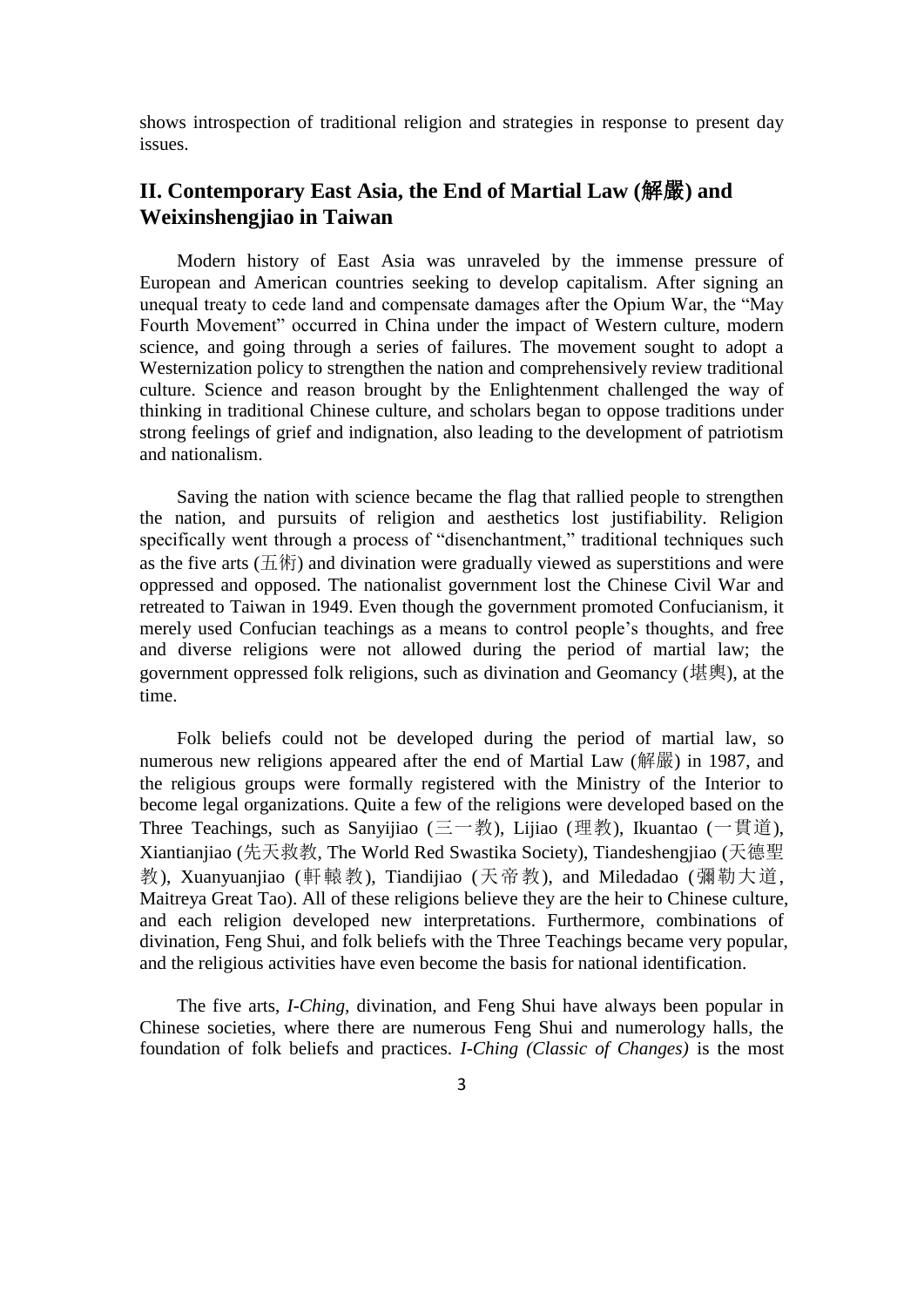important of China's five classics, and in addition to its perspective of the universe and values of moral obligation, it also contains predictions of the future, divination, and art of the numbers. However, modern scholars only praise *I-Ching (Classic of Changes)* for philosophy and moral obligation, but do not mention its contents on divination and geomancy. Even so, divination and geomancy remain popular folk beliefs and have never disappeared. Taiwan successfully became a modernized society in merely 50 years of rapid economic development, but folk beliefs and traditional crafts have continued to hold an important position in the nation.

According to the "Taiwan Social Change Survey" investigated by the Institute of Sociology, Academia Sinica in 1985, 1990 and 1995, a growing number of Taiwanese people had used the art of the numbers (術數), especially in 1990. The education system based on science and reason did not entirely stop the use of the art of the numbers, and increased fortune-telling and Feng Shui instead. The actors involved in such behavior were from folk beliefs or diffused Buddhism, in which folk beliefs accounted for the majority of religions in Taiwan. In contrast to the hostility of the nationalist government towards the art of the numbers and folk beliefs during the period of martial law, flourishing religions showed the release of the public's life force after the end of martial law.

Taiwan was given the responsibility of a spiritual fortress for "revitalizing Chinese culture" under the rule of the KMT, especially after the Cultural Revolution in China (1966-1976), Taiwan became the heir of Chinese culture and the concept of orthodoxy was deeply embedded in the hearts of Taiwanese people under the education of the party-state system. The concept of orthodoxy was also manifest in the teachings and practices of new religions. Even though new religions were given more freedom to grow after the end of martial law, they had no choice but to heed to the orthodoxy of "revitalizing Chinese culture" in the political atmosphere. On one hand it gave them political legitimacy by complying with the spirit of the party-state system, on the other hand it was an adaptation strategy that allowed marginal religions to be given the spiritual value of "the Chinese culture orthodoxy," and the religions seized the opportunity to become part of the mainstream culture. Furthermore, it also allowed the new religions to find their identity through cultural value amongst the contradictions between the two sides of the Taiwan Strait.

The rise of Taiwan's Weixinshengjiao can be described as the "institutionalization" of these diffused folk beliefs, turning them into a systematic, organized religion. Weixinshengjiao is a new religion that integrates the Three Teachings founded by Grand Master Hun Yuan (混元禪師) in the 1980s, and is the 28<sup>th</sup> religious group registered with the Ministry of the Interior in Taiwan. The religion's headquarters "Hsien Fo Temple on Chan Chi Mountain (禪機山仙佛寺)" is located in Fuguei Township, Nantou County in central Taiwan. Grand Master Hun Yuan(1933-) or Chang Yi-Jui was born in a poor village in Zhongliao Township, Nantou County, and graduated from the Land Survey Department of Kuang-Hwa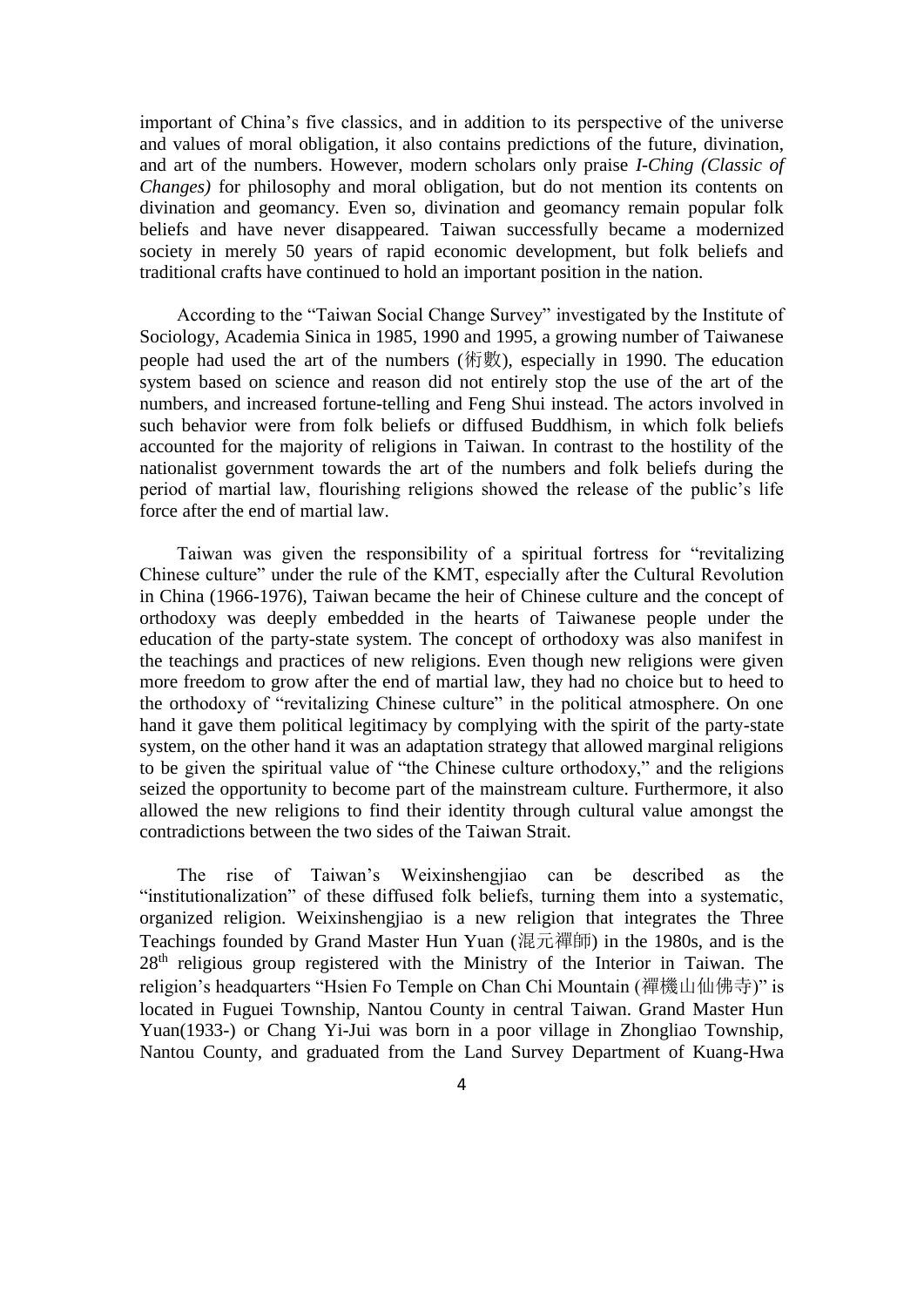Senior Industrial Vocational High School. He stayed to teach at his original school and later founded the first land survey company in Taiwan, specializing in urban planning, road development, and land survey work for the government. He was greatly interested in divination, *I-Ching (Classic of Changes)*, Feng Shui, and Geomancy, and continued to learn about the arts. He became severely ill in 1983 and began his path of religious practice. At first, he opened a family hall for worshipping Buddha and used divination to resolve the questions of others. He built the religion's headquarters "Hsien Fo Temple on Chan Chi Mountain" in Nantou County in 1989, where he offered courses on the studies of *I-Ching* and Feng-Shui and used Buddhist rituals to remove ill fortunes and pray for blessings.

According to internal data of the religion in 2016, the religion had 41 preaching halls and temples and 27 classrooms to propagate Buddhist teachings around Taiwan, as well as 8 overseas preaching halls. The religion built the "Eight Trigrams Town  $\left(\frac{1}{\sqrt{2}}\right)$ 卦城) in Yunmeng Mountain" in China covering 720 thousand square meters, as well as three ancestral halls worship the Yellow Emperor (黄帝), Yan Emperor (炎帝), and Chiyoudi (蚩尤帝), having over 300 hundred thousand believers around the world. Weixinshengjiao operates in the form of a "foundation," and the "Weixinshengjiao College (唯心聖教學院)" that is currently under preparation has been approved by the Ministry of Education. The college's goal is to become the first college in the world to teach the studies of *I-Ching* and Feng-Shui. Weixinshengjiao established "Weixin TV (唯心電視台)" in 2003 and broadcasts Feng Shui programs 24 hours a day. It also established a new channel to broadcast news of the religions group, and there is an online platform for users to learn about *I-Ching (Classic of Changes)* and Feng Shui free of charge, fully utilizing modern technology to propagate the religion. Clergy positions in the religion include master (法師), lecturer (講師), chanter (誦經 師), and preacher (弘化師), organizing an originally diffused belief in the art of the numbers into an institutionalized religious group.

The main deity of Weixinshengjiao is "Guiguzi (鬼谷子)," the originator of Political Strategists during the Warring States Period, who is also known as "Wang Chan Lao Chu mantra (王禪老祖)" in folk beliefs. He is believed to be accomplished in astronomy, the art of the numbers, Pre-Qin Dynasty scholars' thought, and possesses psychic power. Weixinshengjiao combines the art of the numbers led by Guiguzi, *I-Ching (Classic of Changes)*, divination, and the Three Teachings, namely Confucianism, Buddhism, and Taoism, and also integrates elements of folk beliefs to create the contemporary Chinese culture orthodoxy. "*I-Ching (Classic of Changes)* is the lineage of Dao, while Feng Shui is culture." Therefore, the Chinese culture orthodoxy proposed by Weixinshengjiao is the studies of *I-Ching* and Feng-Shui.

#### **III. The Three Teachings and the Way of Change**

Weixinshengjiao has numerous classics as it vastly included classics of the Three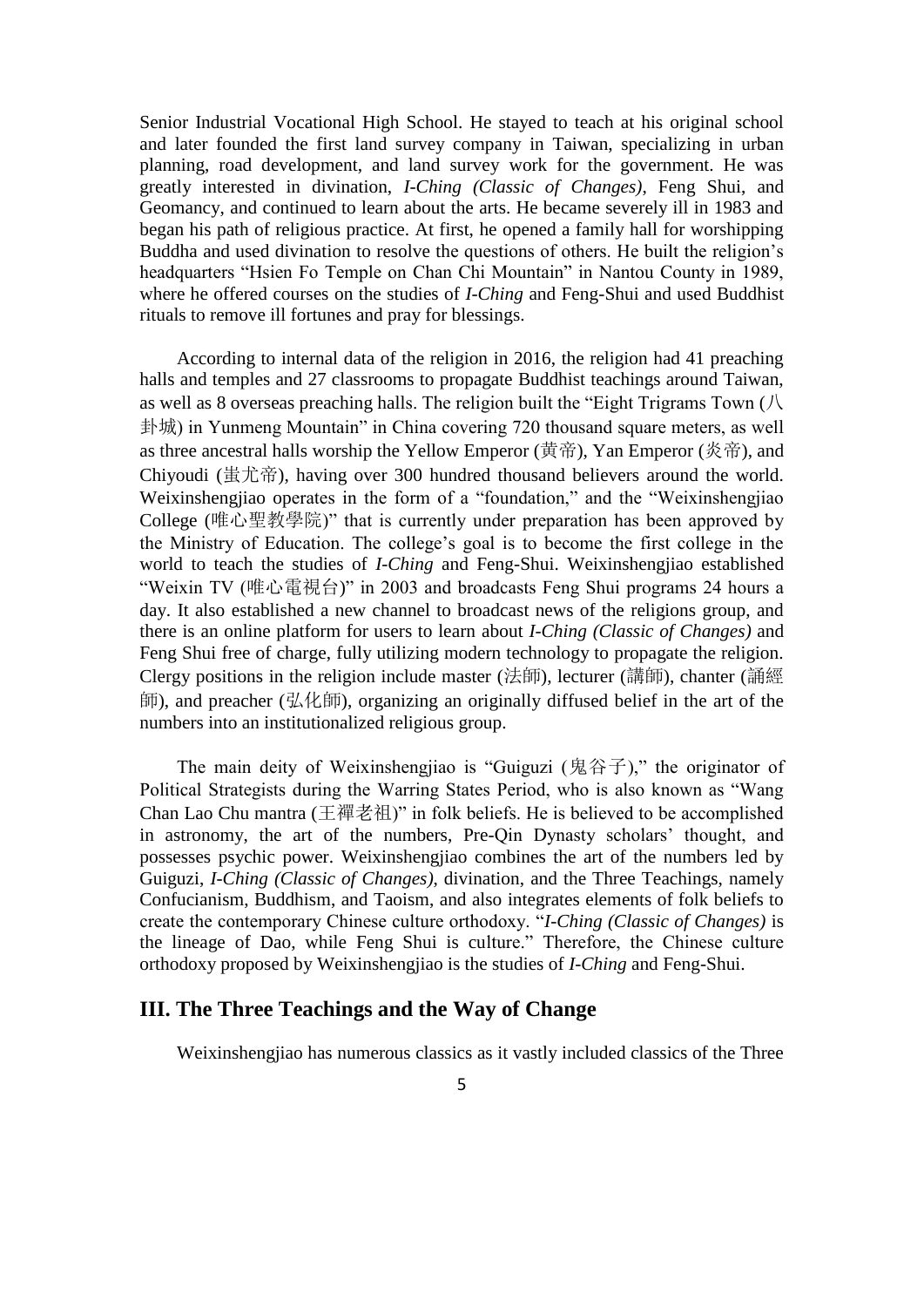Teachings into its ideological system. There are also sutra instructed by the main deity "Wang Chan Lao Chu mantra," the religion's own Apocalypse Sutra (天啟經典). These classics of the Three Teachings and Apocalypse Sutra were included in the ideological system "the 30 Weixin scriptures (唯心三十經)," in which the examples used are the same as Buddhism and Taoism and the verse for opening sutra are mostly Buddhist teachings or Taoist incantations. A new Apocalypse Sutra is revealed (出世) every one or two years. New sutras constantly being revealed shows that the religious doctrine is still being developed and subject to change.

In the 30 Weixin scriptures of Weixinshengjiao, there are six Buddhist classics, two Confucian classics, and seven classics from folk beliefs; there are also 16 Apocalypse Sutra created by the religion. Of the classics from the Three Teachings, Buddhist classics are the more frequently recited and applied. During early periods before it became an independent religion, Weixinshengjiao was registered as "Buddhist" in the religion category of the Ministry of the Interior, showing that it is more inclined towards Buddhism among the Three Teachings.

Buddhist concepts are common in Weixinshengjiao and are even the basis of its philosophy and teachings; concepts of "cause and effect," "incarnation," and "merit" are common in the 30 Weixin scriptures. Grand Master Hun Yuan mainly taught the "Four Noble Truths," "Eight Noble Paths," "Twelve Nidānas," and the *Heart Sutra* when propagating the religion at first, and it was an opportunity to form his religious thoughts. Buddhist sutra recited by Weixinshengjiao, e.g. *Amitabha Sutra*, *Medicine Buddha Sutra*, *Sutra of the Fundamental Vows of the Bodhisattva Kṣitigarbha*, *Lotus Sutra*, and *Diamond Sutra*, are all commonly recited sutra in Chinese societies. These sutras being adopted by Weixinshengjiao show how the religion included Buddhist teachings from folk beliefs. Reciting Buddhist sutra is the daily homework of believers and a part of religious assemblies. Those who recite sutra can gain merit, change their fate, and return merit to their ancestors and all living things, benefiting both the departed and the living.

Even though Weixinshengjiao advocates that it has integrated classics of the Three Teachings, but classics recorded in "Daozang" are nowhere to be found, and there seven classics from folk beliefs, e.g. *Wang Chan Lao Chu Mantra Sutra* (王禪 老祖玄妙真經) , *Perfected Scripture of the Jade Thearch* (玉皇真經) , *Primordial Heavenly Worthy on Shennong and Wugu Sutra* (元始天尊說神農五穀真經) , etc. All of these are popular sutra among the common folk in Taiwan, and even though their contents integrate the Three Teachings, their fundamental religious framework are all Taoist. Yet, aside from *Wang Chan Lao Chu Mantra Sutra* these folk sutra are rarely recited and applied in Weixinshengjiao, and are used for religious missions for certain stages, not constantly recited as Buddhist sutras. In certain aspects the Taoist teachings of Weixinshengjiao are inherited from folk beliefs. Folk beliefs are different from Taoism but have always been closely related. One can say that Taoism has always been the religious system of Chinese people; Taoist thought is the "cultural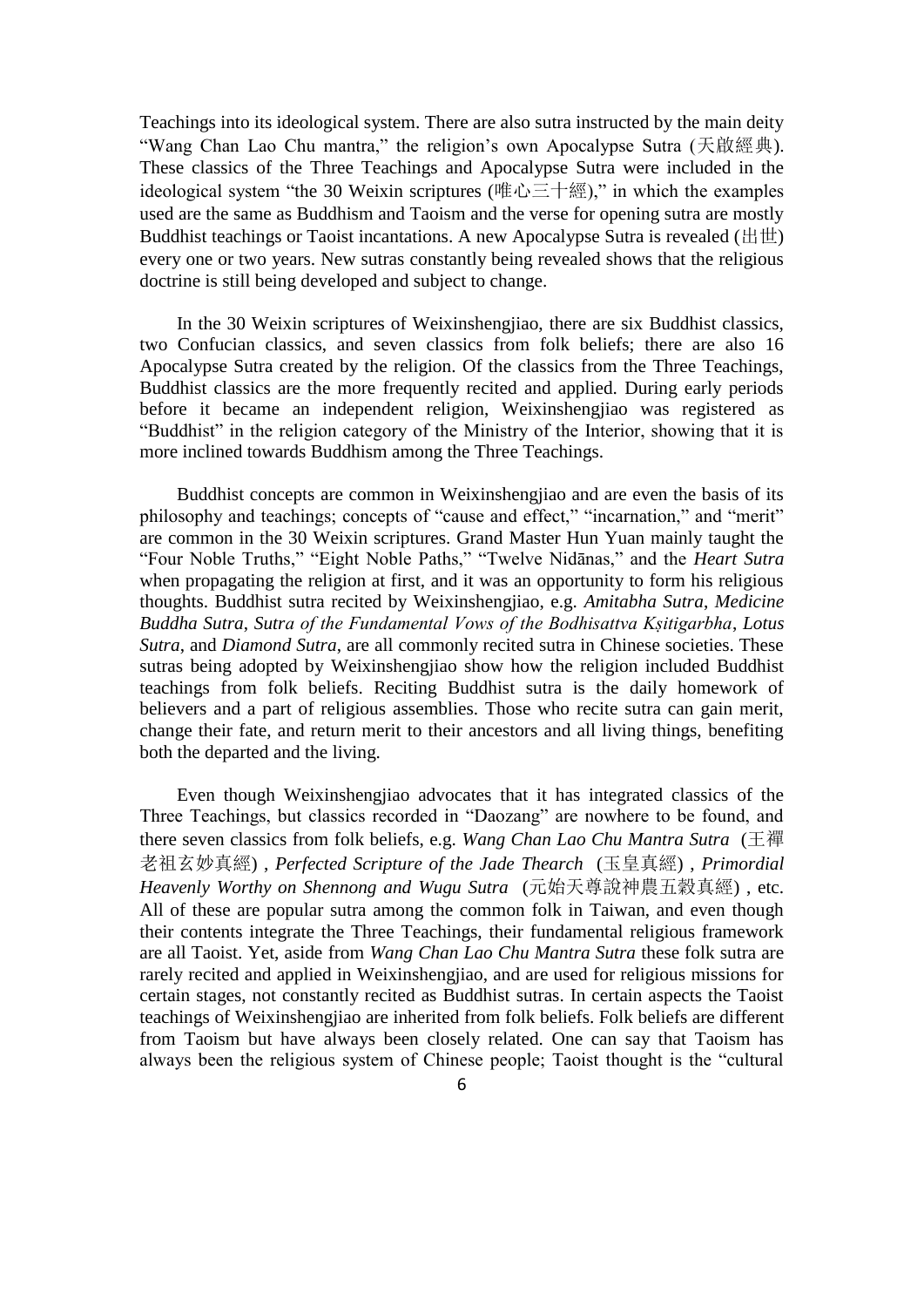gene pool" of China, spread in the public's daily life, so the sutras of folk beliefs naturally reflect on Taoist thought. Based on the above, Weixinshengjiao absorbed the cultural spirit of Taoism from folk beliefs.

In addition to the classics system of the 30 Weixin scriptures, Weixinshengjiao compiled its teachings into a set of 15,615 books in 2014 – the "Weixin's Dao Zang (唯心道藏)." There is no specific style of writing for these books, which document verbatim the lectures and teachings of Grand Master Hun Yuan on TV, at various occasions, and in classrooms. After the Weixin's Dao Zang was completed with 15,615 books, "petitions will be presented to Heaven  $(\overline{\mathbb{R}}\,\overline{\mathcal{F}})$ " in ten "open-book rituals" over a period of six months. In other words, these books are presented to Heaven and become sacred through the ceremonies. The ritual of transmitting Weixin's Dao Zang (傳藏大典) is then held for members to personally participate in the preservation process, using their own hands to place the 15,615 books into the sacred spaces of 10 preaching halls around Taiwan, making the Weixin's Dao Zang a sacred object both spiritually and materially. Revealing the Weixin's Dao Zang consolidated the authority of Grand Master Hun Yuan's interpretation of the Three Teachings, and the ritual of transmitting Weixin's Dao Zang establishes its sacredness. The position of Weixin's Dao Zang, which is a compilation of exhortations of Grand Master Hun Yuan, in Weixinshengjiao gradually overtook the 30 Weixin scriptures, which contain the Three Teachings. This shows that exhortations with new interpretations of Grand Master Hun Yuan are the true spirit of the religion's teachings that are propagated.

In the list of deities of Weixinshengjiao, Guiguzi is the main deity with a lineage tracing back to Fuxi (伏羲) , Goddess of Nine Heavens (九天玄女) , Three Chinese Ancestors (Yellow Emperor 黄帝, Yan Emperor 炎帝, and Chiyoudi 蚩尤帝). Guiguzi Wang Chan Lao Chu is the one unifying the method of Dao (道法), taking his place at the center, surrounded by 33 celestial kings and 72 celestial masters as his guardians; the image of the deities expands three dimensionally. The originator Grand Master Hun Yuan is the spokesperson and preacher for Wang Chan Lao Chu in the world of man, and exists in unity with Wang Chan Lao Chu .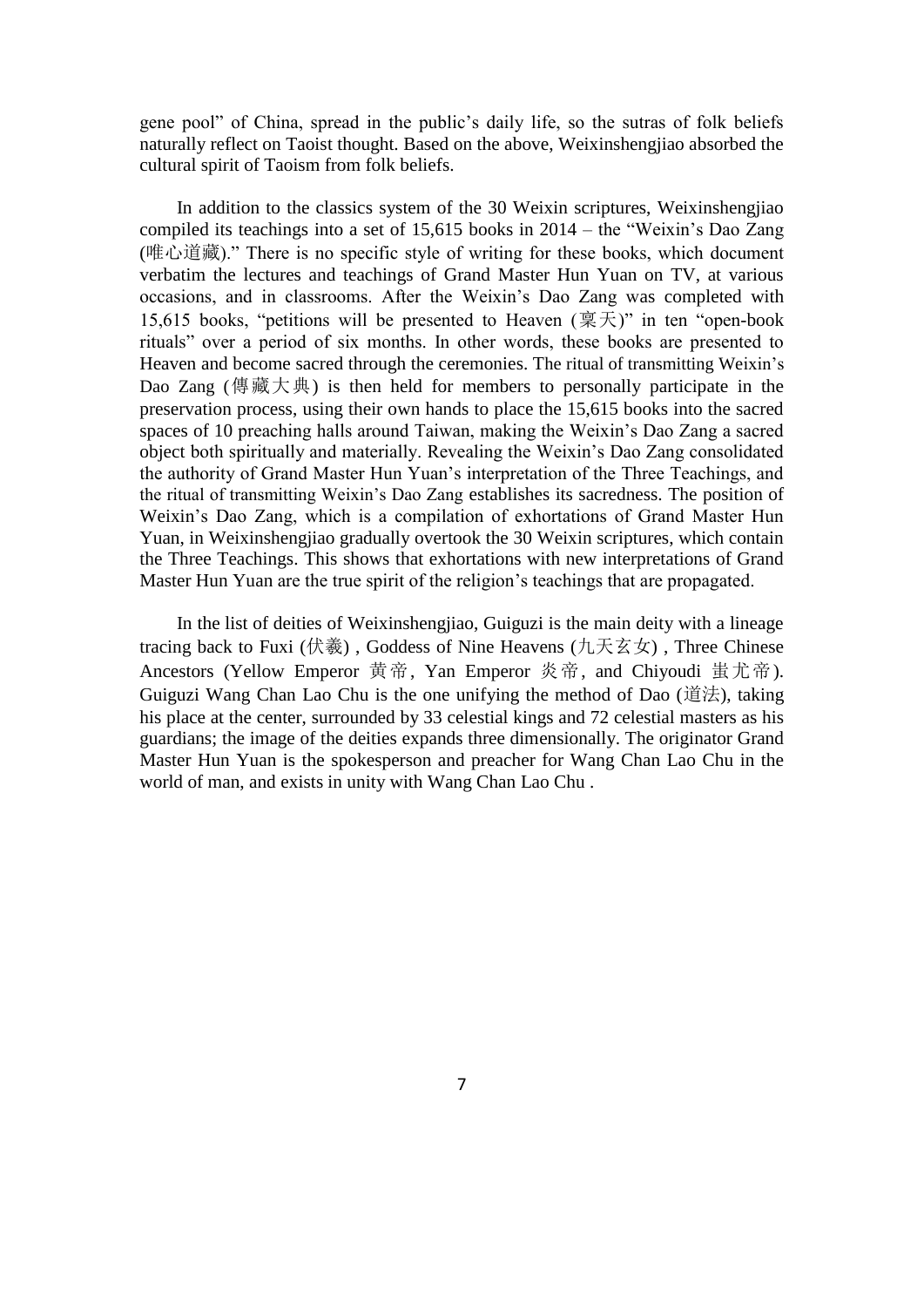

Even though teachings are integrated from the Three Teachings, the list of deities is mainly based on Chinese myths and historical figures: Fuxi and the Goddess of Nine Heavens are both from Chinese mythology, in which Fuxi drew the eight trigrams of the Pre-World (先天), and the Goddess of Nine Heavens was regarded as a goddess of the Pre-World by Taoists; Weixinshengjiao regarded the goddess as the ancestor of the nine stars (九星) and eight trigrams in the Later World (後天). The 33 celestial kings and 72 celestial masters (天師) in the surrounding space are unique to Weixinshengjiao and based on trigrams of *I-Ching (Classic of Changes)*, possessing the divinity of the trigram according to *I-Ching (Classic of Changes)*. It is noteworthy that Chinese ancestors – Yellow Emperor, Yan Emperor and Chiyoudi are also listed, in which worshiping Yellow Emperor and Yan Emperor is symbolic of being "descendants of Yan and Huang (炎黃子孫)" and inheriting Chinese culture, but why is the infamous Chiyoudi among their ranks? Weixinshengjiao believes that Chiyoudi is the ancestor of ethnic minorities in China, and other ethnic groups can only be truly integrated into one community by recognizing Chiyoudi as a Chinese ancestor.

Weixinshengjiao holds large ancestor worship ceremonies to recognize the historical status of Chiyou as the national ancestor, and began holding the " $21<sup>st</sup>$ Century Chinese Joint Ancestor Worship Ceremony (中華民族聯合祭祖大典)" in Linkou Stadium since 2004. This is a major event for ancestral worship and is also a carnival that mobilizes over 30 thousand members of the religious group, inviting politicians and businessmen from around the world, as well as representatives of Chinese religious groups. Grand Master Hun Yuan proposed the concept of "three Chinese ancestors" in this event, listing Chiyoudi as equal to Yandi and Huangdi, also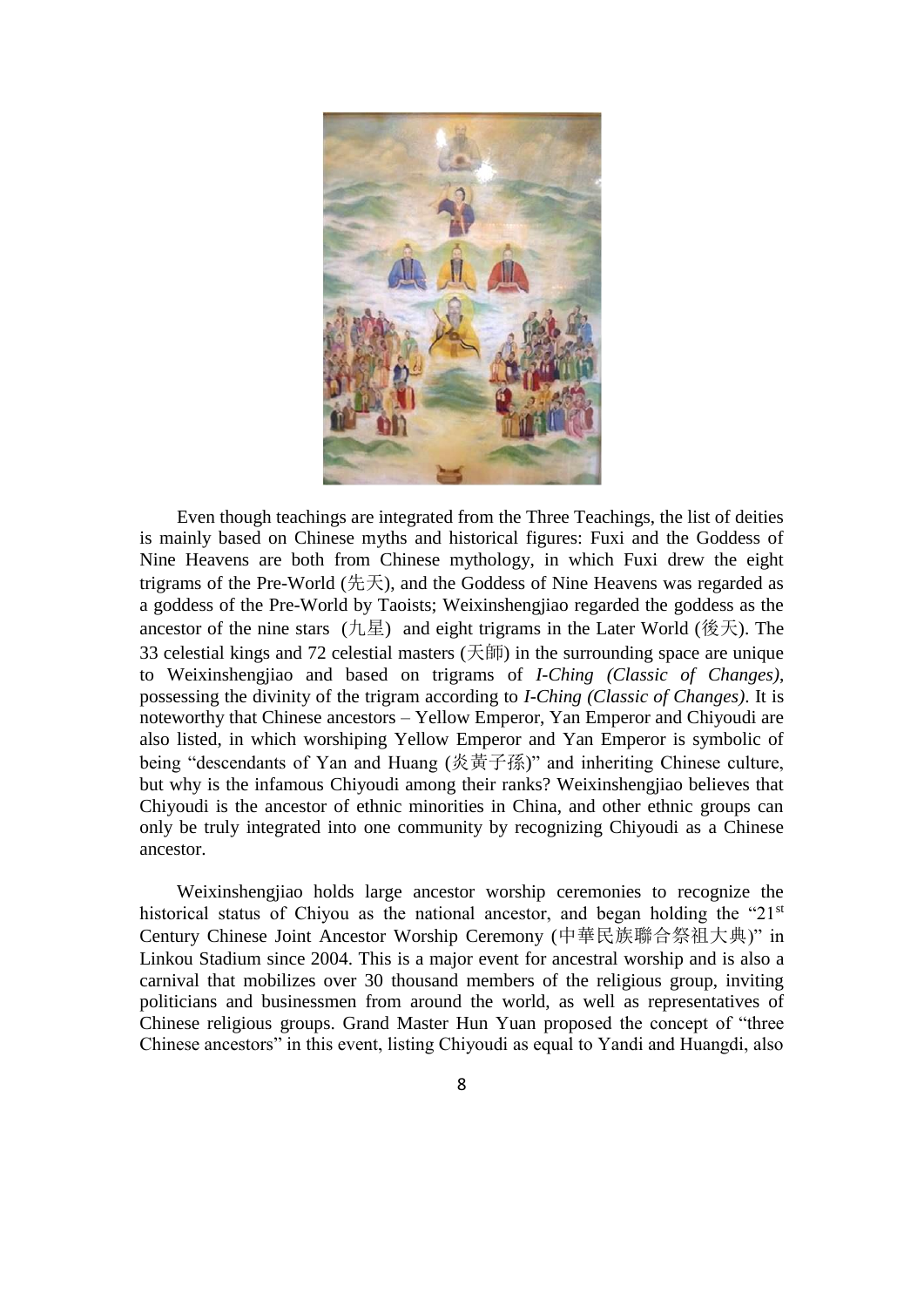giving him the title of "Man and Civilizations' First Ancestor." This type of large assembly has the influence of agenda-setting, i.e. making declarations through regular assemblies and verifying the core thoughts of the religious group, and thereby allowing the status of Chiyoudi to be recognized within the religious group. The "three Chinese ancestors" have thus become a key lineage in Weixinshengjiao.

During ancient times in China, after Chiyoudi was defeated and killed in the Battle of Zhuolu, and his people scattered throughout the land, south to Yunnan and Gueizhou to become the ancestors of the Miao people, passing through Shandong north to Korea to become the ancestors of the Korean people, and west to Mongolia. Weixinshengjiao used this history to determine the Korean civilization originated from the people of Chiyou. Furthermore, according to the *Basic Annals of Qin* (秦始 皇本記) and *Biographies of the Kings of Huainan and Hengshan* (淮南衡山列傳) in *the Records of the Grand Historian* (史記), Weixinshengjiao recognizes a blood relation and cultural connection between the first emperor of Japan, Emperor Jimmu, and Qin Dynasty's Xufu (徐福), who crossed the ocean to Japan. Xufu is believed to be the reincarnation of Guiguzi. The lineage revealed by the list of deities covers East Asian nationalities, including them into the system of the three Chinese ancestors.

During the era of imperial China, Pre-Qin classics wrote "the great affairs of a State are sacrifice and war (國之大事,唯祀與戎)," indicating that the grievance of spirits of the deceased from inevitable war between States could only be resolved through sacrifice. East Asian countries in the Chinese cultural circle have engaged in exchange, cooperation, competition, tribute, and war throughout history, and grudges between nations have accumulated in the process. From the perspective of Divine Dao (神道), these grievances in the history of East Asia originate from Chinese ancestors, and is why Weixinshengjiao must trace back to the three Chinese ancestors to resolve the grievances through Divine Dao.

Even though there are many new religions in Taiwan that combine beliefs in Maitreya and the Eternal Venerable Mother (無生老母), Weixinshengjiao did not take on this religious content and uses the belief of Guiguzi as the basis of its religion, which is actually related to "the Way of Change." Guiguzi was originally a "trade deity" in the beliefs of Han people, and was responsible for the art of the numbers, e.g. fortune telling, divination, and Feng Shui. According to the "Taiwan Social Change Survey" investigated by Chu Hai-Yuen (瞿海源) of Academia Sinica, the art of the numbers is becoming growingly popular; scholars believe that uncertainties in the social structure have resulted in people feeling a sense of uncertainty and thus look to the art of the numbers for a solution. However, this sense of uncertainty does not suffice as a reason for why Weixinshengjiao bases its belief on Guiguzi, and why the art of the numbers combined with folk beliefs should be viewed as the cultural gene of people. Guiguzi in Weixinshengjiao far exceeds the confines of a trade deity, and descends into the world as an enlightened cultivator, integrating Chinese culture. This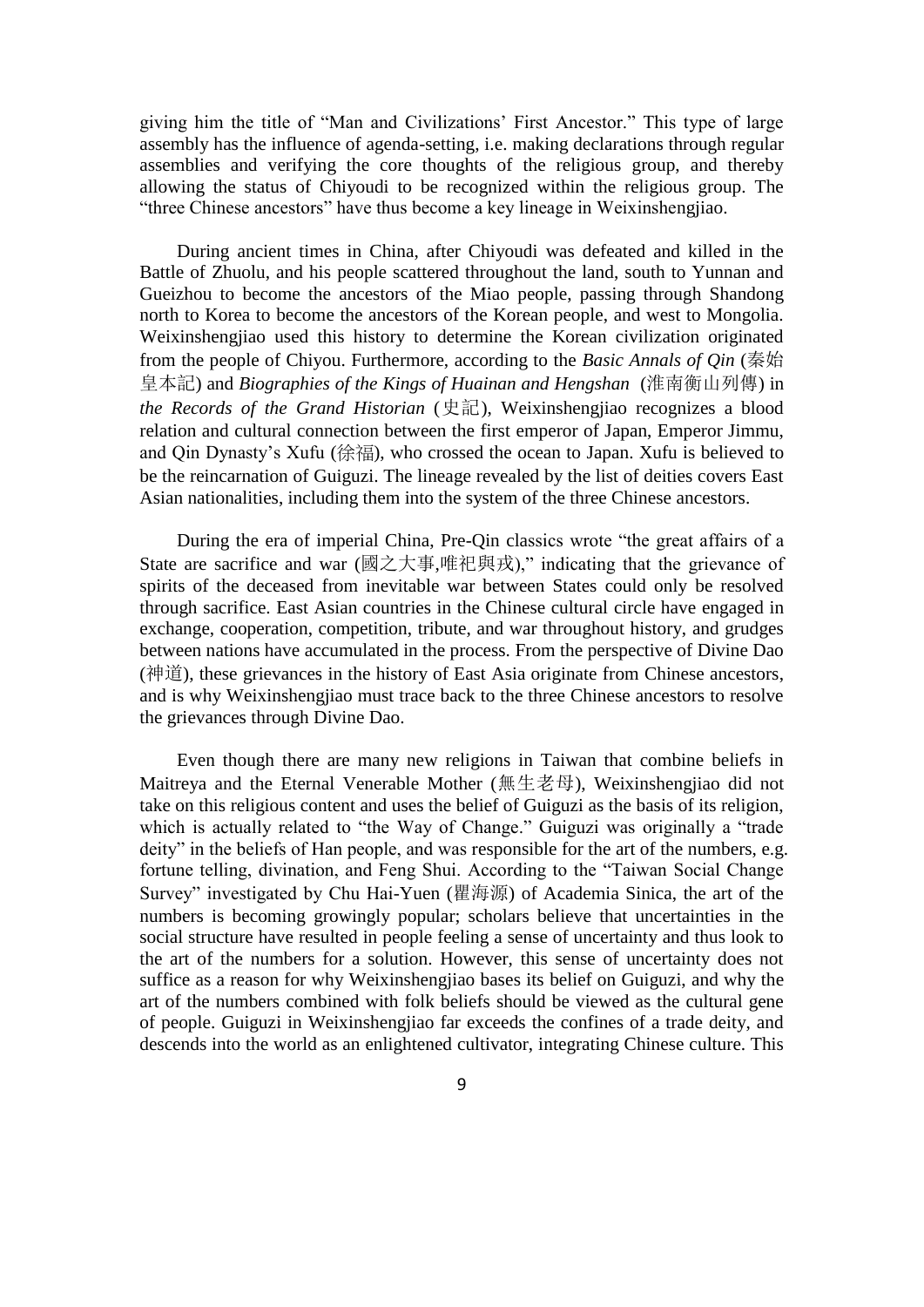is apparent from the list of deities including the three Chinese ancestors, which is equivalent to combining the lineage of *I-Ching (Classic of Changes)*, Fengshui, and national ancestors in the method of Dao, and then using "the Way of Change" to expand to sacred spaces and heavenly deities.

*I-Ching* has always had two dimensions as a Confucian classic, righteousness in terms of reason and divination. Weixinshengjiao emphasizes "the usage of I-Ching (用易)" with respect to divination and not only "the theory of I-Ching (易學)," and believes that it expands the application of *I-Ching (Classic of Changes)* compared with Confucianism: "Confucius learned and taught I-Ching, while Guiguzi Wang Chan Lao Chu studied and used I-Ching… creating culture and civilization of the present to future." Weixinshengjiao does not recite *Chou-I* (周易) but rather uses I-Ching, i.e. using divination and geomancy to "study the relationship between Heaven and man." Furthermore, Grand Master Hun Yuan also advocated traditional human's order and universal commonwealth in "The Chapter of Great Harmony," and used the subordinate relationships between the six relations and the reinforcing and neutralizing relationships between trigrams to explain principles such as Confucian ethics and the four anchors and eight virtues.

The *Feng Shui Sutra (*風水真經*)* points out that "Feng Shui is the only way to understand emptiness and form in Buddhism. Feng is emptiness and Shui is form," "faith in the profound Feng Shui of the universe will build a pure land of Buddhism in the world of man," "if humans understand that Feng Shui is the Dharma realm, it will not be hard to transcend the three realms and realize enlightenment." Since *I-Ching (Classic of Changes)* and Feng Shui are two sides of the same coin, Feng Shui is a manifestation of the Way of Change, and Weixinshengjiao thus claims that following the principles of Feng Shui will allow this world to be built in a pure land for Buddha. There are so called "dragon node (龍穴)" in Feng Shui, where the essence of the mountain – "Qi (氣)" lies. Weixinshengjiao believes that Kunlun Mountain Range in China extends its veins to Taiwan and forms a "dragon node," over which is the realm of the sacred "South Heaven," allowing the Chinese culture orthodoxy to strike root and grow in Taiwan.

The Sutra of *the Weixin Heart Calmness (*安心真經*)* clearly states that "the Way of Change" is the being of the universe and is the first and utmost principle, while Weixinshengjiao is the heir to "the Way of Change," claiming that mastering "the Way of Change" is the key to becoming a Buddha. Weixinshengjiao integrates the Three Teachings into "the Way of Change," i.e. it is integrated into the heir of "the Way of Change" Weixinshengjiao. In other words, Weixinshengjiao has taken over the five thousand year Chinese culture orthodoxy to establish the legitimacy and sacredness of the religion.

"Any 'school,' whether it may belong to Buddhism, Taoism or Confucianism cannot be separated from *I-Ching*" and "*I-Ching* contains all Dharma."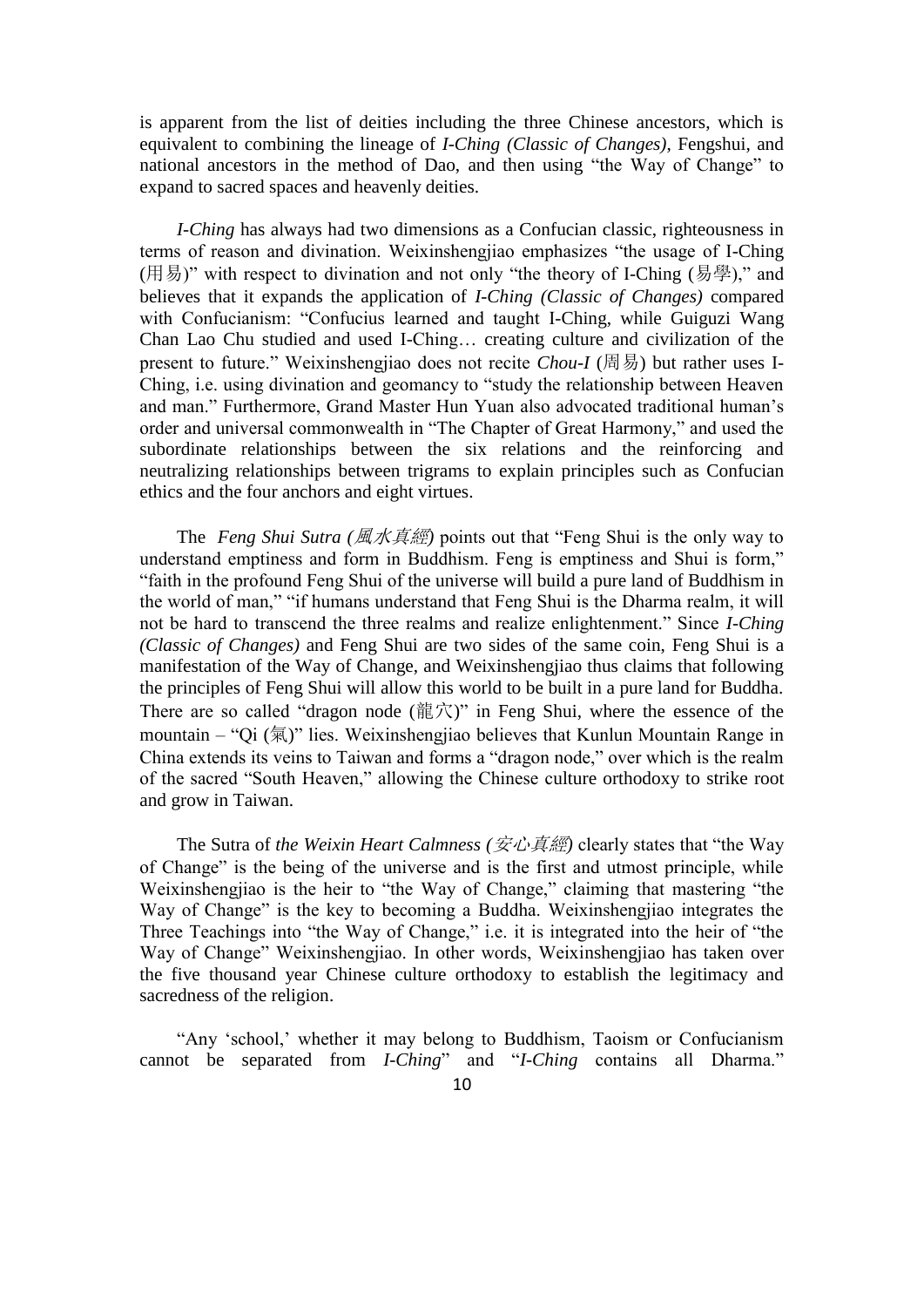Weixinshengjiao integrates the Three Teachings into the Way of Change and further gives new interpretations. Weixinshengjiao uses the Grand Ultimate symbol (Tai Chi  $\overline{\mathcal{K}}$   $\overline{\mathcal{W}}$ ) to interpret the development process of the Three Teachings, in which Buddhism represents world-transcending dharma and is on the Yang side of Tai Chi, also representing "emptiness"; Confucianism represents worldly dharma and is on the Yin side of Tai Chi, also representing "form"; Taoism is the origin of "Dao." The Three Teachings jointly develop upwards and finally enter the last and highest stage – "Weixin School (唯心家)," carrying out humanitarian practices through the Middle Path of Yin and Yang in the sensible world, in which the Middle Path is "the Way of Change." Telling from the circular lines, the past 5,000 years are the dark world of "Yin," Weixinshengjiao is currently propagating Feng Shui of *I-Ching (Classic of Changes*) and using "the Way of Change" to change the world, so has to reach the Eternal Bright Heaven or "Yang," continuously ascending to transcend the cycle of Yin and Yang and never returning to the world of Yin. This course of development is the return of Numbers of Pneuma (氣、數、象), where Xiang (象) returns to Shu (數) and Shu returns to Chi  $(\overline{\mathcal{R}})$ , and then returns to perfect pneuma ( $\overline{\mathfrak{A}}\mathcal{R}$ ); perfect pneuma is the light. Hence, the final stage of developments of the Three Teachings is "the Eternal Bright Heaven (光明天)," where there is eternal light and peace.





"The Way of Change" is not only manifest in the list of deities including the three Chinese ancestors and the Chinese culture orthodoxy, but also applied to rituals. Weixinshengjiao commonly adopts Buddhist rituals for religious assemblies, using them to rescue and relieve ghosts from suffering (超渡), transfer merit to the living, and pray for blessing and protection. However, when facing natural and artificial disasters of our time, Weixinshengjiao created a ritual for "ridding calamities and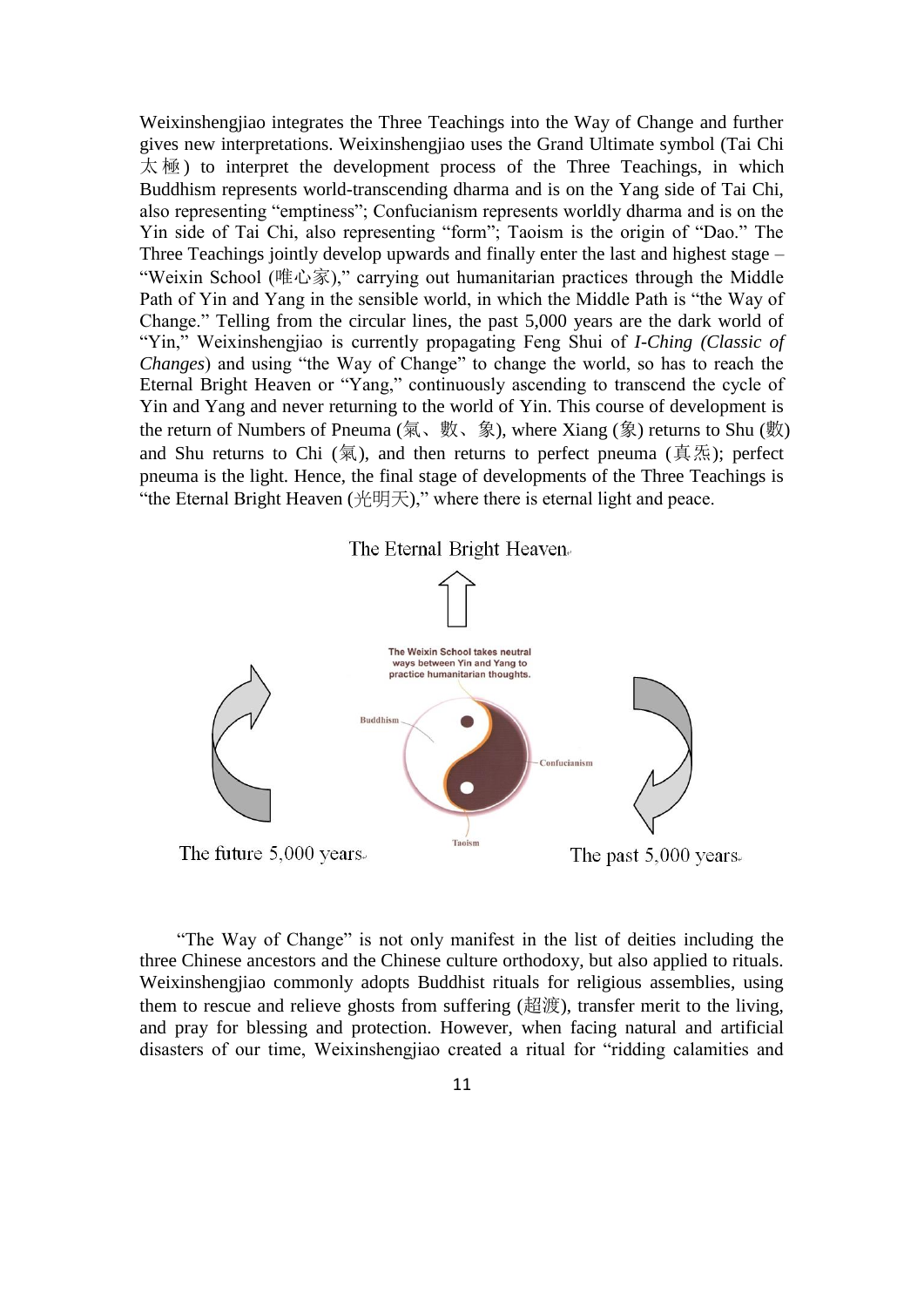eliminating disasters (消災化刧)" based on "the Way of Change," using the eight trigrams to arrange a worship space and extensively reciting sutra. The religion is concerned about global disasters that human beings jointly face, e.g. SARS epidemic, ozone hole, risk of volcanic eruption at Fuji Mountain, risk of volcanic eruption at Yellowstone National Park, and "sinkholes" that frequently occurred in China, the U.S., and Russia in 2010. Weixinshengjiao refers to these disasters as "the war between human beings and nature" and they must be resolved through "morality." *I-Ching (Classic of Changes)* and Feng Shui attach great importance to mountains, landforms, and origins, and the concern for the natural environment causes Weixinshengjiao to view the world as a whole, ridding calamities and eliminating disasters under "the Way of Change" must be carried out from a global perspective. Thus, concern for cross-Strait disputes to the global situation is the pristine concern of "the Way of Change."

## **IV. A comparative view: The Three Teachings and the Way of Change of South Korea's Daesoonjinrihoe**

Daesoonjinrihoe is a branch of the famous national religion in South Korea "Jeungsangyo," and is the most successful of all branches. Its headquarters is located in Yeojusi, Gyeonggido. According to data from 2010, the religion has 3,000 assembly halls around the country with 50,000 members of the clergy and 800,000 believers, making it the sixth largest religion in South Korea.

The founder of Jeungsangyo is Kang Jeungsan (姜甑山) (1871-1909), born during the turmoil of late Joseon Dynasty. Korea went through the Japanese invasions in the  $17<sup>th</sup>$  century, the invasion of Western forces, development of industry and commerce, and rapid social changes threatened its national security. Confucianism deviated and oppressed the thought of Korean people, making life impossible. In the social unrest, new religions appeared one after another due to the unease of the people and their imagination of the future, such as the belief of Maitreya and Chung-kam-rok during the late Joseon Dynasty. In which the "Donghak Peasant Revolution" in the 1860s was the largest movement with the greatest influence, using "Eastern Learning" to oppose "Western Learning," becoming one of the first new religions with profound influence on opening up (開闢) new thought. Kang Jeungsan also followed Donghak (Eastern learning) for a while, but after the Donghak Revolution failed, he learned that human beings alone were not enough to change the world, and used "deities" and "magic arts (法術)" for the power to open up a new world. After Kang Jeungsan, Doju (道主) Cho Jeongsan (趙鼎山) (1895-1958) gained a revelation from Kang Jeungsan and established Mugeukdo (無極道), later passing his lineage to Dojeon (都 典) Park Han-Gyeong (朴漢慶). Dojeon Park Han-Gyeong (1917-1995) founded Daesoonjinrihoe in 1969, and actively engaged in charity, social welfare, and education.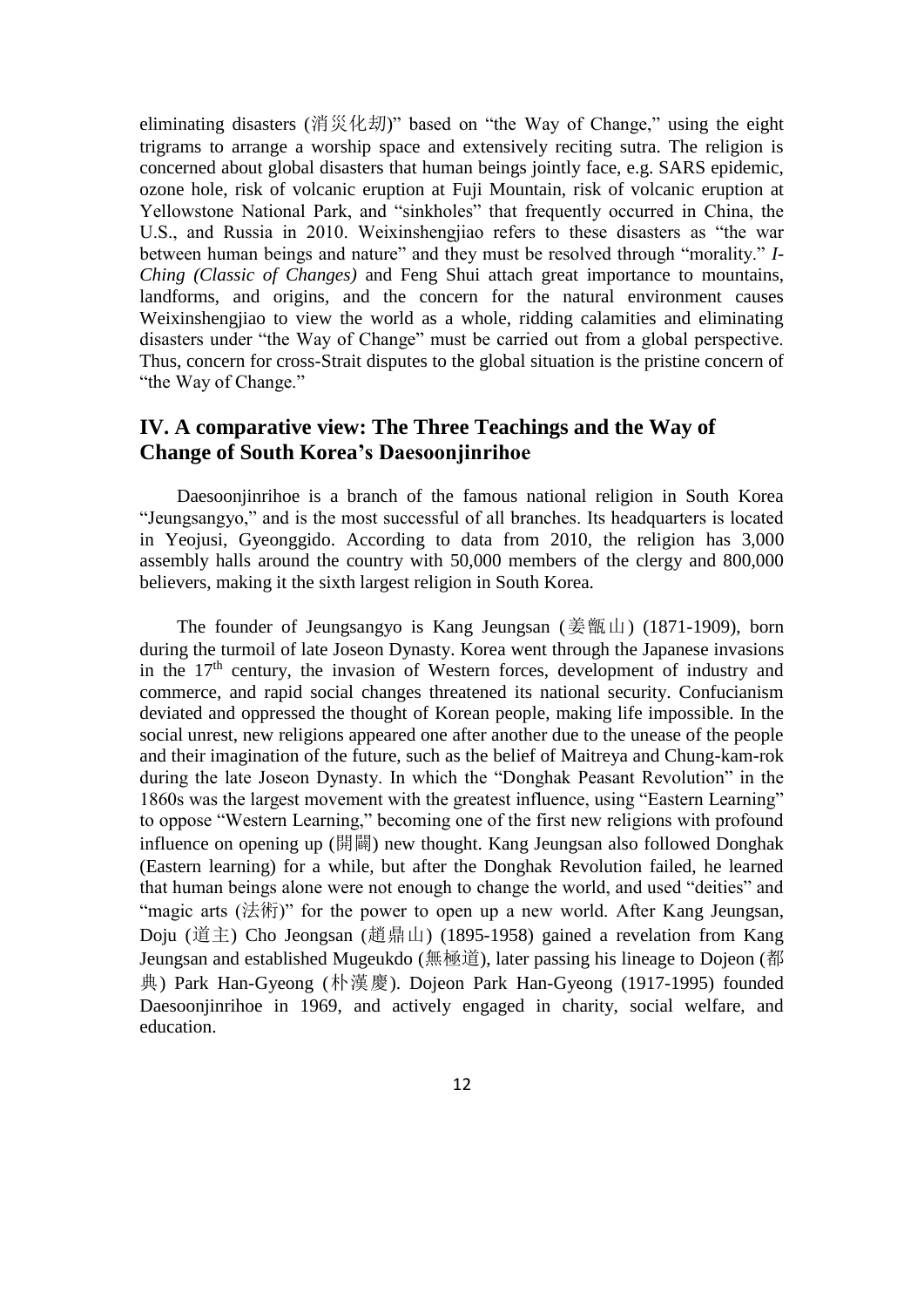The sutra of Daesoonjinrihoe is *Jeonkyeong*, which is a record of the deeds of the Ninth Heaven Emperor (九天上帝) Kang Jeungsan, and contains teachings of the religion compiled by Dojeon Park Han-Gyeong. The earliest record of Kang Jeungsan was in the *Record of Kang Jeungsan* by Lee Sangho in 1926. The *Daesoon Jeonkyeong* was first published in 1929, and the sixth edition of *Daesoon Jeonkyeong* was published in 1965. Even though Kang Jeungsan and Park Han-Gyeong were familiar with Confucian classics, the classics were not included in the sutra system of Daesoonjinrihoe. The only sutra of Daesoonjinrihoe is *Daesoon Jeonkyeong (*典經*)*. It is noteworthy that *Daesoon Jeonkyeong* has a similar writing style to the Bible of Christianity.

Kang Jeungsan was deified into the Ninth Heaven Emperor (Kangseong Sangje, 姜聖上帝), Doju Cho Jengsanwas deified into the Jade Emperor (玉皇上帝), and Dojeon Park Han-Gyeong was deified into Mireuk Sejon (朴聖上帝). The founders of Daesoonjinrihoe were deified and "unified" with preexisting heavenly deities, evenly clearly stated as the deities "descended into the mundane world (倒裝下凡)" or return, giving them the qualities of the Messiah.

The Three Teachings of Daesoonjinrihoe first appears in the Buddhist religion of Korea. After the Great Itineration throughout the Three Realms (環視三界、大巡天 下), the Ninth Heaven Emperor descended to the Buddhist Geumsan Temple, a metaphor that traditional Buddhism is no longer capable of shouldering the great responsibility of the new world, and the "religion" and "fate" were given to Choe Suwoon (崔水雲). After Choe Suwoon failed, the deity took back the religion and fate and personally descended into the world, becoming Kang Jeungsan (Kangseong Sangje, 姜聖上帝).

Korea ruled the nation with Confucianism and upheld the political principles of Zhu Xi, using it as the norm for all society. Even though political Confucianism was corrupted, Kangseong Sangje succeeded orthodox Confucianism. He was familiar with the works of Zhu Xi (朱熹), Dojeon Park also instructed disciples to collect Chinese classics, and Confucian classics, e.g. *Chou-I* and the *Great Learning (*大學*)*, are often quoted in *Daesoon Jeonkyeong*. Taichi and Taichitu (太極圖) are mentioned in several parts of *Jeonkyeong*, showing that "the Way of Change" is the origin of the religion's view of the universe and religious beliefs. The creeds in the teaching of Daesoonjinrihoe – sincerity (誠), reverence (敬), and faithfulness(信) are also according to the spirit of Confucianism.

There is a considerable amount of Taoist elements in the *Jeonkyeong*, e.g. deity names, Taoist concepts, and method of Dao. The "Incantation for Lord Tai Yi (太乙 咒)," an extremely important Taoist incantation, is believed by Wang Tsung-Yi (王宗 昱) to be within the scope of immortals according to the *History of Taoism in Korea* by Yi Nŭnghwa (李能和). The Way of Immortality originated in Ku County, the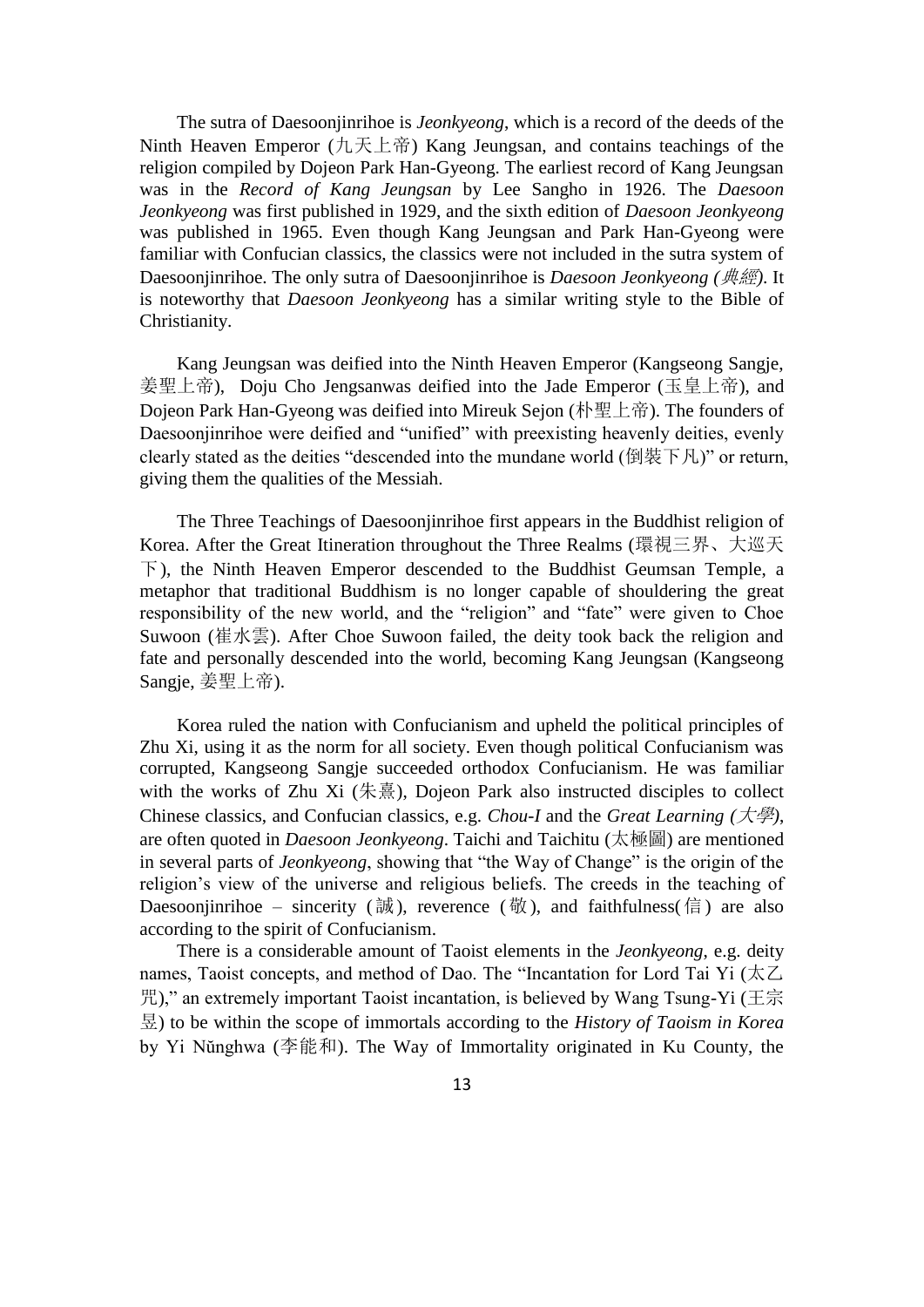hometown of Laozi. Hence, Laozi is the ancestor of the Way of Immortality/Taoism. Also, the "Hyun-Mu Sutra (玄武經)" in *Jeonkyeong* is believed to be closely connected to the Hyun-Mu belief. Huo Ke-Gong (霍克功) believes that the purpose of Daesoonjinrihoe is: "Creative conjunction of the virtues of Yin and Yang, harmonious union of divine beings and human beings, resolution of grievances for the mutual beneficence of all life, and realization and completion of the Dao in the world (陰陽合德、神人調化、解冤相生、道通真境)," in which "Yin and Yang" contains the concept of Taoism. Even though Huo Ke-Gong believes that Daesoonjinrihoe "originated from Taoism," Daesoonjinrihoe scholar Park Maria (朴瑪利阿) listed difference in the thoughts and teachings of Daesoonjinrihoe and Taoism from the perspective of religious practice, belief, etiquette, and aesthetics. This shows that even though new religions are adept at absorbing the essence of traditional religions, transformation and innovation are the emphasis and the self-expectations of new religions in order to take on a different path.

Daesoonjinrihoe carried on the Three Teachings, but the Three Teachings is not its ultimate path, and it seeks to find its own way to maturity. "Ru (儒), Fo (佛) and Xian  $(\ln)$ " are viewed as the "prototype" of the Three Teachings, and are even closer to the essence of culture than the Three Teachings, earning them the title "the Three Ways." These three ways do not have the same function and do not have equal status. Instead, they each have a mission for different stages. *Jeonkyeong* (3:39) states: "Buddha is the truth of forms, immortality is the truth of nature, and Confucianism is the truth of etiquette," describing the function of each way. The order of the Three Ways is indicated in the "12 Growth Phases (十二長生)."

## 受天地之虛無仙之胞胎,受天地之寂滅佛之養生,受天地之以詔儒之浴帶, 冠旺,兜率虛無寂滅以詔。

The "12 Growth Phases  $(\pm \pm \frac{1}{2})$ " symbolizes the course of life in Chinese numerology, e.g. the symbolic system of birth, aging and death, and is also an analogy of all things from creation, development, decline, to death. The 12 Growth Phases (十 二長生) are "Tai (胎), Yang (養), Changsheng (長生), Muyu (沐浴), Guandai (冠帶), Linguan (臨官), Diwang (帝旺), Cui (衰), Bing (病), Si (死), Mu (墓), and Jue (絕)." The Way of Immortality is in the "Tai  $(\frac{1}{10})$ " phase, i.e. the merging of Yin and Yang into the initial phase of an "embryo," when everything is new, there is new hope, unlimited vitality, and infinite possibilities for development, but it is also an unstable and uncertain phase. Buddhism is in the "Yang (養)" and "Changsheng (長生)" phases, in which "Yang  $(\ddot{\hat{\xi}})$ " is the process from embryo to infant, it is the phase that all things begin to grow; "Changsheng  $(E \pm)$ " is when human beings are first born, full of life, and have unlimited vitality. Confucianism is in the "Muyu (沐浴)" and "Guandai (冠帶)" phases, which is the phase of growth from infants to juveniles. Daesoonjinrihoe is in the mature phases of "Linguan (臨官)" and "Diwang (帝旺)."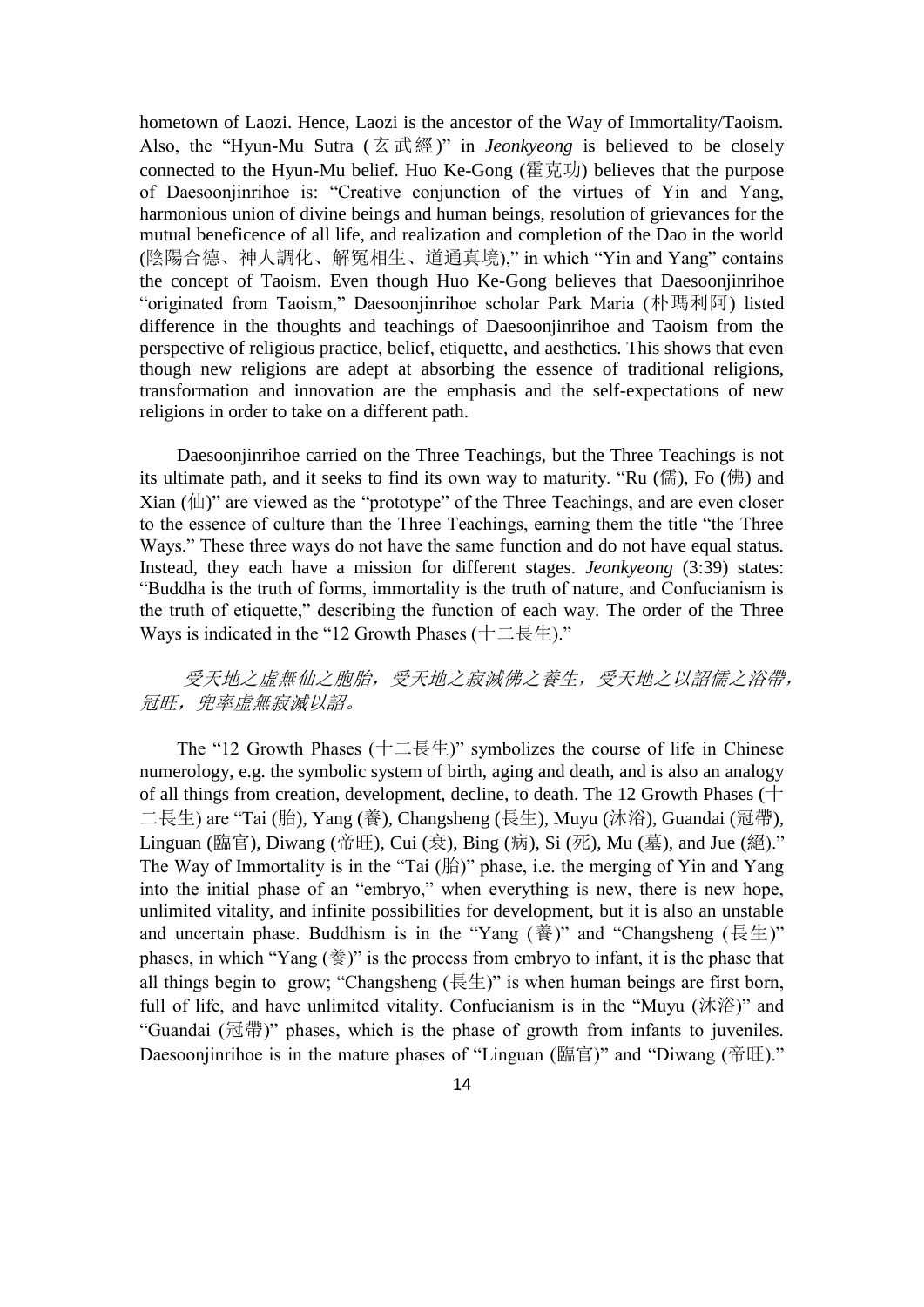Lee Kyung Won (李京源) believes that this is consistent with the time sequence that the Three Ways appeared in history: "*the Way of Immortality appeared first, then Buddhism, and then Confucianism with the fate of humanity developing as well. Next was the era of human beings opening a path to the everlasting Later World (*後天開 闢*), the essence of traditional religious culture emerging, reaching harmony, and being unified… into a state of maturity.*" Once can say that after opening a path to the everlasting Later World, Daesoonjinrihoe is a mature religion that has carried on history and fully developed the Three Ways.

In *Jeonkyeong*, "the Way of Change" is applied in "the reordering of the universe (天地公事)," which starts from "Divine Dao" to fundamentally resolve grievances between deities and human beings, and therefore carries out the reordering of the universe (天地公事) by "correcting the numbers of cosmos cycles (整理天地度數), adjusting the deities (調化神明), and resolving grievances." The reordering of the universe can be roughly divided into three categories, the first is "reordering of theocracy," i.e. resolving grudges between deities to unify deities and finally collecting and unifying the earth's energy for the world of deities to gain harmony and stability; the second is "reordering social changes," i.e. mediating injustice in the world of men, especially the encounter of the Korean people, bringing Korea from the dark Former World (先天) or the world of "Yin" into the bright Later World or the world of "Yang," opening up the heavenly Later World; the third is the "reordering of teachings," i.e. disciples divided into many religious groups after Kang Jeungsan, but one true heir will appear to realize the thought of Kang Jeungsan and make Daesoonjinrihoe one of the largest religions in the world.

The reordering of the universe in *Jeonkyeong* applies principles of China's ancient "the Way of Change, "e.g. the eight trigrams of the Pre-World of Fuxi and eight trigrams of the Later World of King Wen of Zhou (周文王), which are used to correct the numbers of cosmos cycles, adjust Yin and Yang, and resolve grievances tracing back to the son of China's ancient emperor Yao – the grievance of Danzhu. This concept of resolving grievances from the origin is the same as Taiwan's Weixinshengjiao, and also reflects on the intertwining histories of East Asian countries. Most importantly, Kangseong Sangje used Divine Dao to change the world from a public domain and the overall environment, first directing his attention to the relationship between Korea, Japan and China, using Divine Dao to help Japan defeat Russia, viewing East Asia as a whole to resist Western forces; he then slowly diverted the energy from Japan to Korea and helped Korea become prosperous. This reordering of the universe by applying "the Way of Change" aims to create a new world – an "earthly paradise (地上天國)," and Korea's national religion created an entirely new concept – "Opening a path to the everlasting Later World," which is opening up a new world without oppression, that upholds ethics and morality, and does not have self-deception.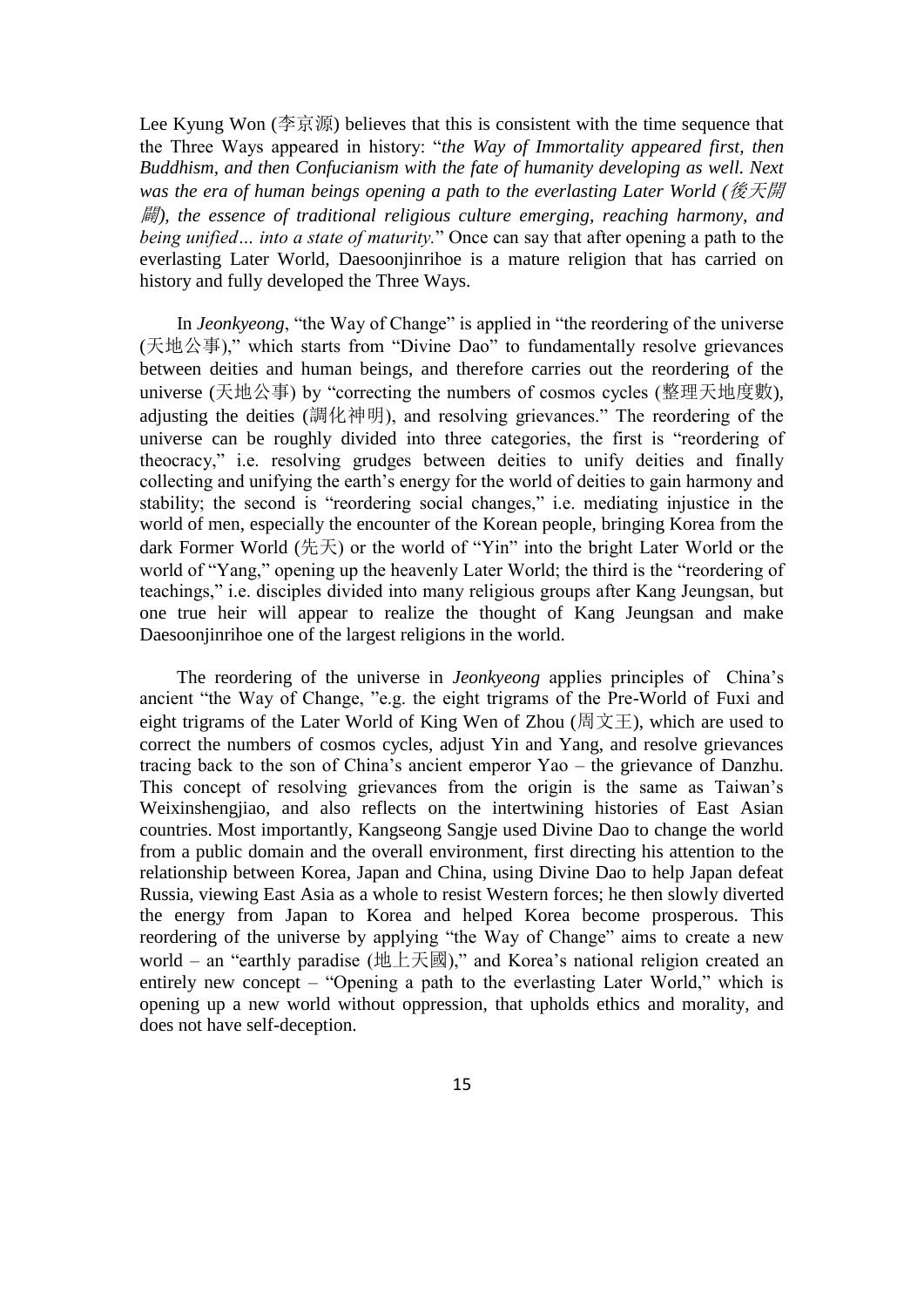The concept of "opening a path to the everlasting Later World" that was given new meaning is a very important concept of Korea's national religion, and is based on the historical view and religious experience of the founder of the religion, differentiating between Pre-World and Later World based on a specific point in time. The mutual restriction that occurs in the Pre-World will cause opposition and grudges between humans and all beings in the world, derailing the realms of Heaven, Earth and Humanity and causing all sorts of calamities. The reordering of the universe carried out by Kangseong Sangje by correcting the numbers of cosmos cycles, resolving grievances, and opening up the three realms will transform the world into the Later World of mutual generation. The Pre-World and Later World referred to here is not the same as the positions of the eight trigrams for Pre-World and Later World in *Chou-I*, and is a historical concept instead. Kangseong Sangje believes that the old era was dominated by the energy of mutual restriction and people thus held grudges against each other with constant calamities. There were even grudges in the realm of deities. These contradictions could only be resolved through the reordering of the universe by "opening up the three realms" and thus enter the Later World with mutual generation.

In a sense, "the Way of Change" has two dimensions in "the reordering of the universe" in Daesoonjinrihoe, one is the application of the eight trigrams of I-Ching (Classic of Changes) for correcting the numbers of cosmos cycles and supporting Divine Dao; the other is the Pre-World and Later World, and the logic of generation and elimination among five phases (五行生剋), transforming the meaning to interpret the fate of Korean people. This provides an explanation for the survival of the nation and rationalizes its encounters to provide nationals with a vision of a beautiful future. After application and reinterpretation of *I-Ching (Classic of Changes)* in Korea, "the Way of Change" represents its innovative national spirit.

#### **V. Conclusion**

New religions are able to become independent of the many great traditions because the issues they seek to resolve are unprecedented, e.g. resolving grievances of Chiyou, Danzhu (丹朱), and Eastern and Western cultures. The Three Teachings are applied to integrate religious practices that are more in-line with the spirit of the current era. Weixinshengjiao claims that it "integrates the thought of Confucianism, Buddhism and Taoism," and *Jeonkyeong* of the Daesoonjinrihoe writes: "Sangje led all deities with the power of the way and deities of civilization, and unified the essence of all national cultures." Even though the two religions both have views of integration, they place emphasis on different aspects and have their own preferences, and do not comprehensively accept the Three Teachings. The religions absorb, critically judge, adapt, and transform, both claiming to extract the essence of the Three Teachings and integrate the essence into an optimal state of harmony, using it to rediscover the national spirit and the double jeopardy of nations and ethnic groups.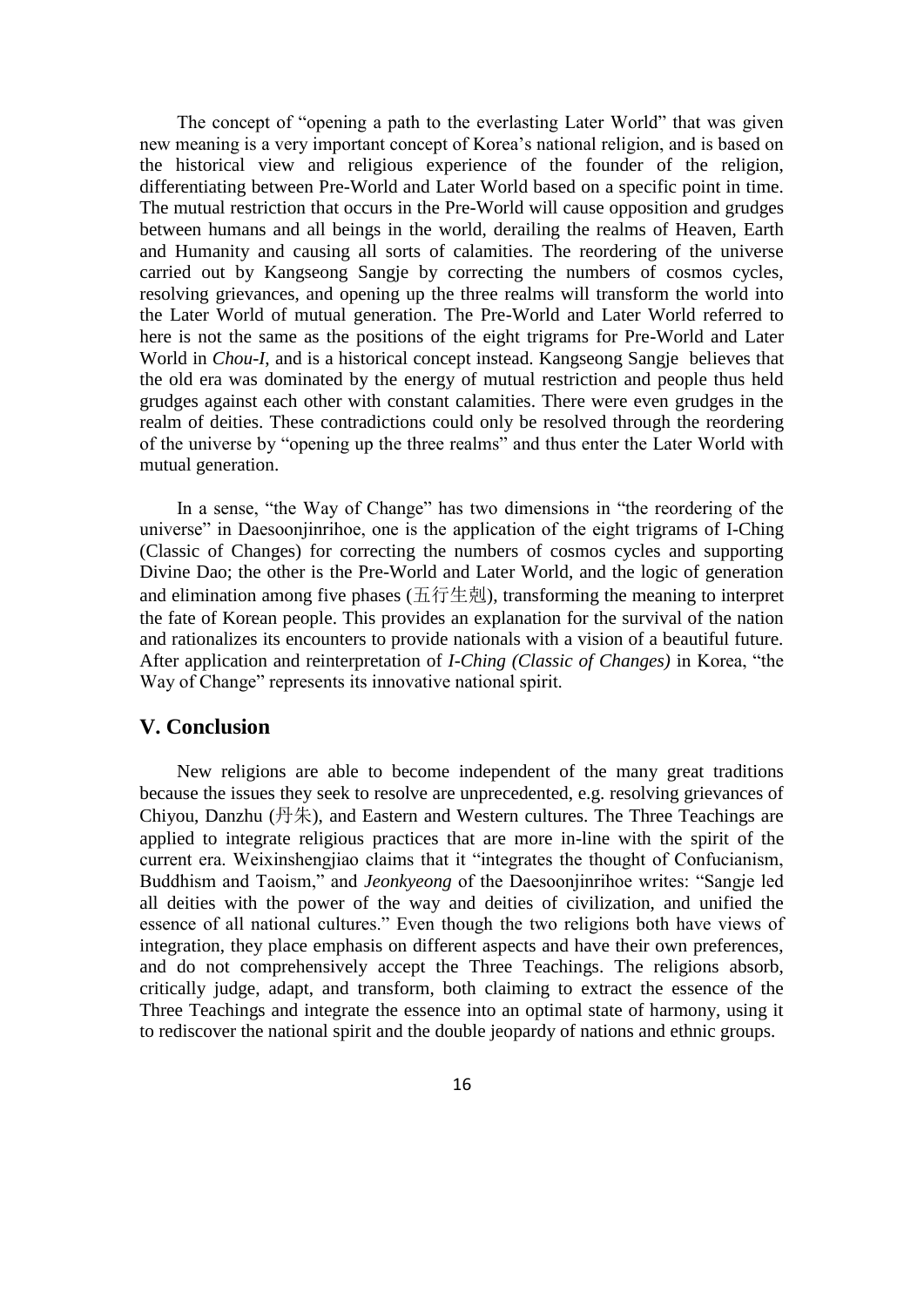National religions do not necessarily negate "world religions." In an era of globalization, it is hard for religious groups to stay within their own closed world, and must constantly respond to new situations in the world. Therefore, these national religions have self-expectations to become a world religion that faces the entire universe. Religions face the world by first showing transcendence of Divine Dao, especially the thought of "the Way of Change" in Weixinshengjiao and Daesoonjinrihoe. Their "Dao" is not traditional Taoism, but new "Dao" after transformation. It is this new "Dao," whether it may be "the Eternal Bright Heaven" or "opening a path to the everlasting Later World," that allows them to open up a new religious path and create new circumstances.

Jin Xun (金勛) advocates that new religions in Korea use the concept of "integration" for innovating the Three Teachings, and seeks to further "unify" the teachings, which is a unity from the standpoint of "self." Placing "self" at the center of the religion is a common approach. Weixinshengjiao found the way of the "Weixin School" from the Three Teachings, while Daesoonjinrihoe entered the phase of "Guanwang  $(\mathbb{H} \mathbb{H})$ " after the Three Teachings to become the most mature new religion. Both can be understood as the Chinese culture orthodoxy shifting to the new religion, and shows that the new religions will have to directly face the double jeopardy of nationality and the world in modern times.

The end of Martial Law (解嚴) in Taiwan was not the end of Taiwan's dire circumstances in the international society. On one hand, Taiwan faced Western forces of globalization. On the other hand, Taiwan faced contradictions with the Chinese Communist Party. Moreover, the diverse ethnic groups on the island each took different stands, and conflict between unification and independence escalated. Weixinshengjiao uses the perspective of Divine Dao in "the Way of Change" to transcend political positions, viewing cross-Strait relations from the origin – grievances of Chinese ancestors. It first expands the definition of nationality and advocates "the Chinese culture orthodoxy," expanding concern of "the Way of Change" to East Asian countries, and viewing the entire East Asia as a "religious community." It puts itself into the world and then uses "the Way of Change" to transcend humanity, showing concern for the common fate of the nation through enlightenment and revelation, and leading the world into "the Eternal Bright Heaven."

From this perspective, Daesoonjinrihoe hopes to "open a path to the everlasting Later World" via the reordering of the universe, which is for "resolving grievances." In the era of Kangseong Sangje, "the Way of Change" was used to integrated Korea, Japan and China into an East Asian community for resisting Western forces. In modern times, resolving grievances in the history of confrontation between North and South Korea, as well as the complex situation in the world is an inevitable issue that must be faced. The new religions face this double jeopardy and show the new manner of tolerance, benevolence and integration in present day world, is people's expectations for the new religion.